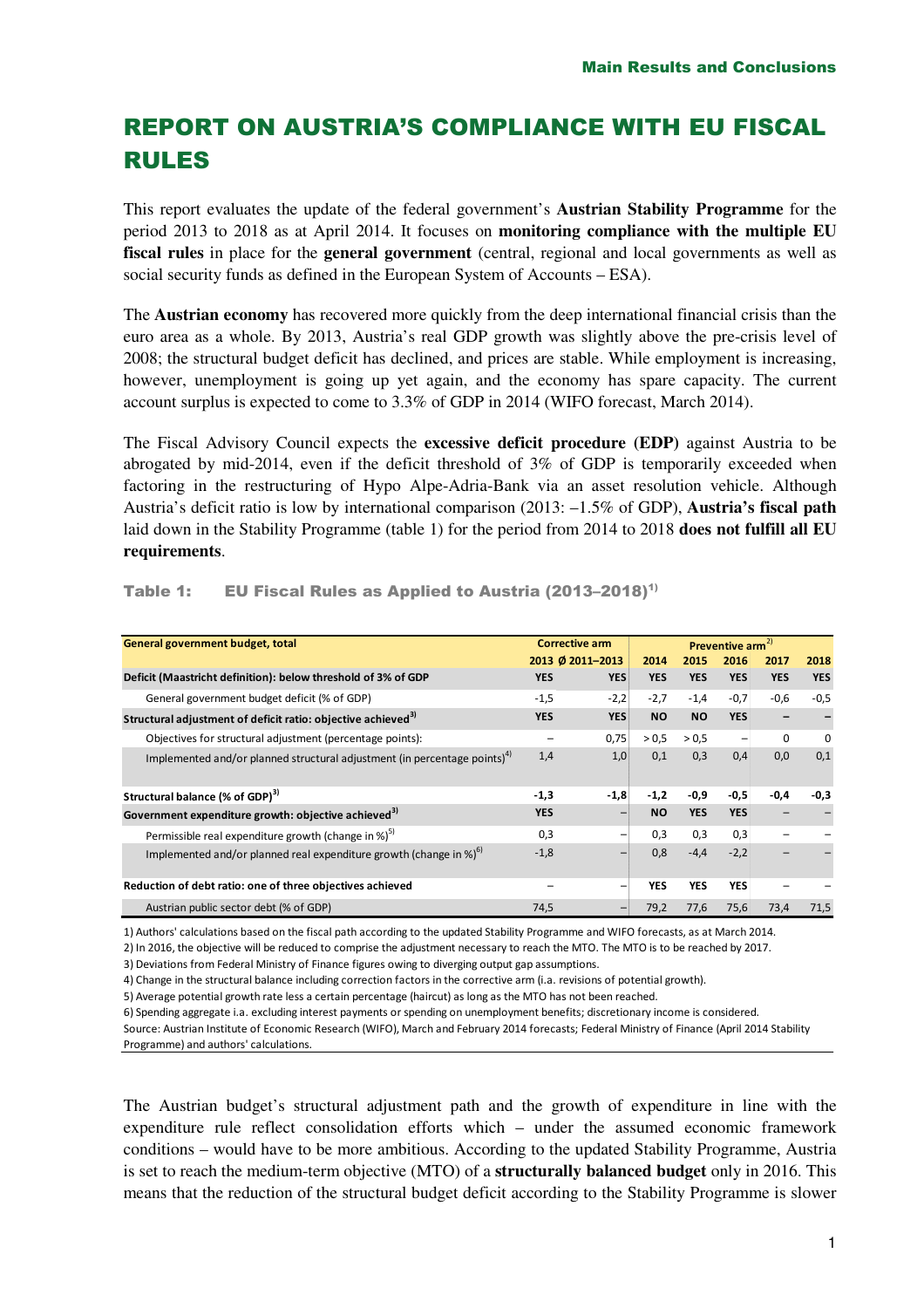#### Main Results and Conclusions

than required under the adjustment path. Meanwhile, the federal government has announced further measures intended to avoid any substantial deviations from the structural adjustment path.<sup>1</sup>

According to the Fiscal Advisory Council, **structural reforms changing the distribution of tasks** and the definition of **distinct interfaces** between federal, regional and local authorities (i.a. in the fields of **health care, long-term care, subsidies** and **education**) are required to ensure **sustainable compliance** with the balanced budget rule.

In November 2013, the **European Commission** concluded that Austria's draft budgetary plan was broadly compliant with EU rules. It recommended, however, that Austria should try to reach its **structural MTO by 2015**.

# Rule-Based EU Fiscal Policy Strengthened to Ensure Budgetary Discipline

The **EU's fiscal rules** were expanded against the background of the financial, economic and sovereign debt crisis; implemented at the national level in Austria via the 2012 Austrian Stability Pact, they **define ceilings** for the general government regarding

- the size of the **budget deficit**,
- the path and size of the **structural budget deficit**,
- the path of **real-term** general government **expenditure** and
- the path and level of general **government debt**.

Noncompliance with the fiscal rules (ex post assessment of t-1 as part of the European Commission's spring forecast) will result in **sanctions**. An excessive deficit procedure (EDP) under the corrective arm of the Stability and Growth Pact (SGP) will only be initiated if the **Maastricht criteria** are violated (i.e. if the deficit threshold of 3% of GDP is permanently exceeded or if the debt ratio is above 60% and no sufficient corrections are taken). The fiscal rules on the path and size of the **structural budget balance**  (= cyclically adjusted budget balance less one-off measures) reflect the economic goals of EU fiscal policy. Once the MTO of a structural budget deficit of no more than 0.5% of GDP is reached, maintaining this level should contribute to a **cyclically adequate, countercyclical orientation of fiscal policy** in the Member States, which used to be the exception in the past. Failure to comply with the structural requirements or with the expenditure rule does not trigger an EDP. However, if deemed necessary, i.e. if there are substantial deviations from the defined fiscal path, **early warning mechanisms** will be triggered (e.g. a set of EU measures with deadlines, an automatically triggered correction mechanism at the national level, opinions by the fiscal advisory councils, etc.) to strengthen budgetary discipline in the Member States and to avoid a violation of the Maastricht criteria. **Austria** defined its general government budget MTO as a **structural budget deficit of 0.45% of GDP**.

Given the continuous revision of underlying data, however, calculations of the structural budget balance produce results that are fraught with considerable uncertainties. Additional uncertainties result from different calculation and forecasting methods as well as from the fact that potential output cannot be determined precisely. This explains deviations in the results produced by different institutions (WIFO, European Commission, IMF, OECD).

<sup>1</sup> A "substantial deviation" of the structural fiscal path from the specified adjustment path would trigger the early warning mechanism, entailing EU recommendations and an obligatory time schedule for corrective measures.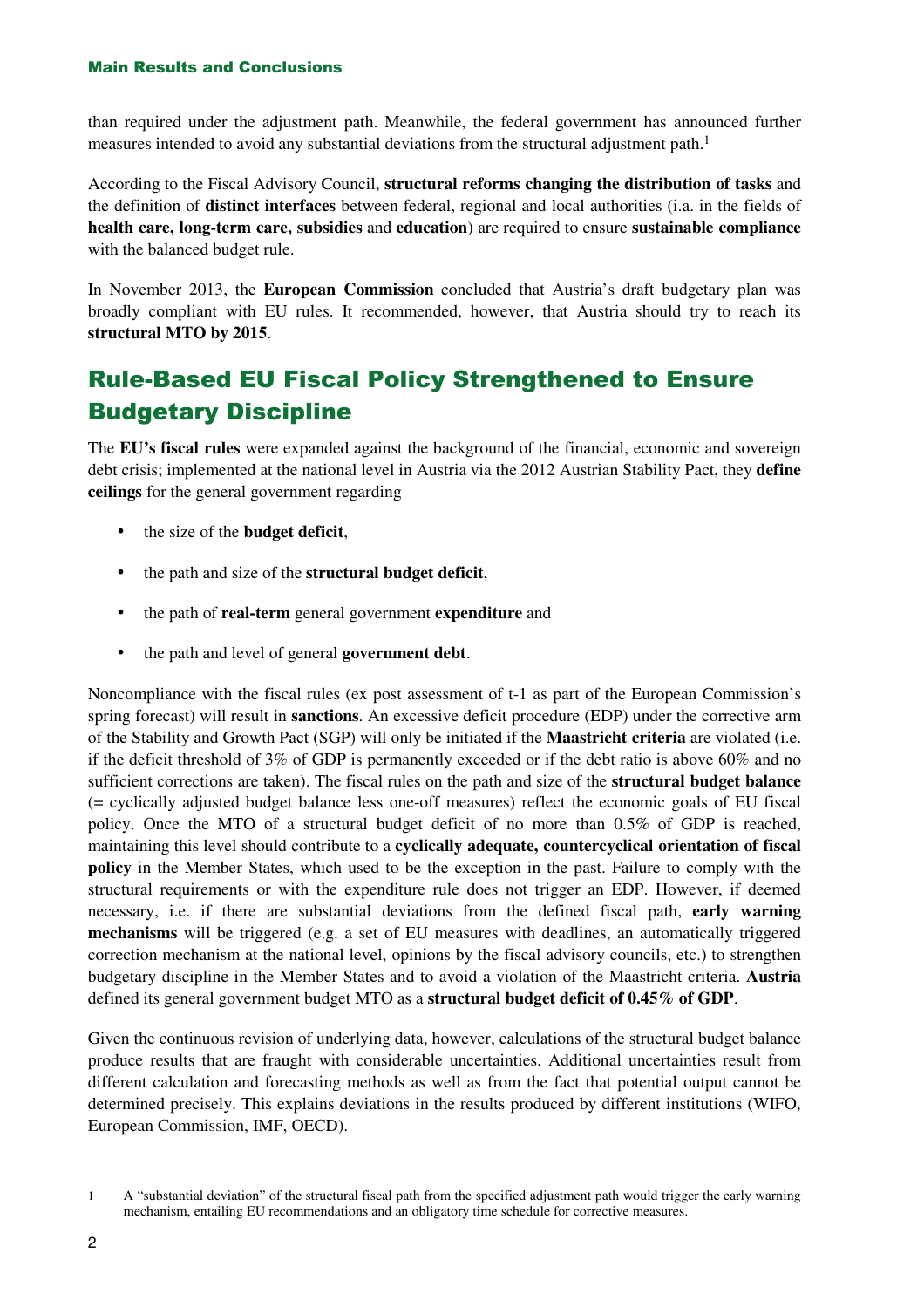# Abrogation of Austria's Excessive Deficit Procedure Expected for Mid-2014

Since December 2009, Austria has been subject to an EDP according to Article 126 (6) of the Treaty on the Functioning of the European Union (TFEU) , which comprised the following recommendations:

- reduction of the general government deficit ratio to below  $3\%$  of GDP by 2013,
- reduction of the structural general government deficit by an average of 0.75% of GDP per annum for the years from 2011 to 2013,
- declining debt ratio.

Based on the European Commission's spring forecast, the EU Council will decide in June 2014 whether to abrogate the EDP against Austria. From the point of view of the Fiscal Advisory Council, an **abrogation of the EDP** against Austria is to be expected for the following two reasons:

- Austria's **general government deficit ratio was reduced** to below 3% of GPD already **in 2011** and has remained below that threshold ever since, coming to no more than 1.5% of GDP in 2013. Even if the restructuring of Hypo Alpe-Adria-Bank via an asset resolution vehicle is taken into account, the 3% threshold is not expected to be exceeded substantially or permanently.
- Austria complies with the debt criterion relevant for EDP abrogation since its **debt ratio is expected to decline in line with the debt rule** from 2014 onward. Moreover, funding extended to stabilize the financial markets ("relevant factors") may be taken into account when assessing compliance with the debt rule.

According to recent information, the European Commission is also likely to support an abrogation of Austria's EDP.

## Austria Does Not Comply with All EU Fiscal Rules as of  $2014^{2}$

In the following, we assume that the **fiscal rules of the preventive arm** of the SGP will apply to Austria as of 2014. Basically, these rules contain the following requirements:

- The **structural budget balance** is to be **adjusted by more than 0.5% of GDP** per annum as long as the MTO has not been achieved and as long as the debt ratio exceeds the reference value of 60% of GDP.
- Annual (real-term) **government expenditure growth** is to be **limited** to the reference medium-term rate of potential output growth (less a haircut) unless the excess is matched by discretionary revenue measures.
- The **government debt ratio** is to be **reduced** in line with the debt rule. Following EDP abrogation, the country in question remains under observation for a **three-year transition period**, at the end of which compliance with the debt rule must be ensured.

The Austrian federal government aims to reach its general government budget MTO of a maximum structural budget deficit of 0.45% of GDP in 2016. The adjustment path toward this MTO corresponds

<sup>2</sup> Deviations from calculations by the Federal Ministry of Finance are due to diverging output gap assumptions.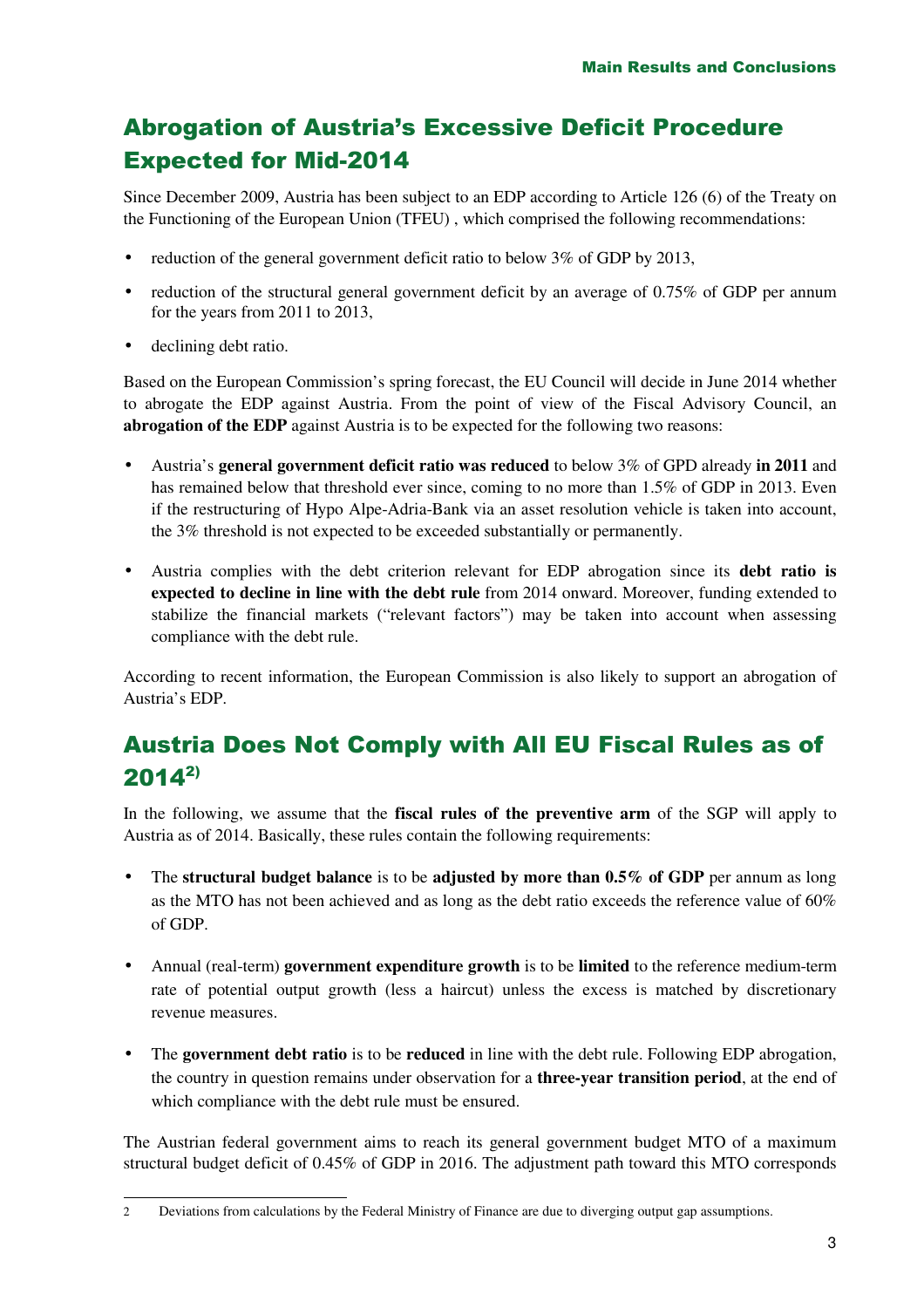#### Main Results and Conclusions

to an average reduction of the structural deficit ratio by 0.3 percentage points per annum and is therefore **not in line with the requirements of the preventive arm** of the SGP (as of 2014: >0.5% of GDP). Structural adjustment is expected to deviate from requirements in **2014 and 2015. Strict compliance** with the structural budget rule would enable Austria to reach the MTO **as early as 2015**.

The **expenditure rule** relates to factors which tend to be within the control of political decision-makers (governments, national assemblies, regional parliaments, etc.). Any assessment of compliance with the expenditure rule should be based on the growth rate of an **(adapted) real expenditure aggregate** (primary spending excluding expenditure for unemployment benefits and less discretionary revenues) which is aligned with average medium-term **potential GDP growth**. For the period from 2014 to 2016, the **growth ceiling** for the **real-term expenditure aggregate in line with the expenditure rule** is 0.3% per annum. Considering the target values of the updated Stability Programme and WIFO macroresults, the Fiscal Advisory Council is of the opinion that Austria complies with the expenditure rule for the observation period from 2013 to 2018 (with the exception of 2014). The annual growth rates of the real expenditure aggregate, however, are strongly influenced by one-off effects. For example, Austria's failure to comply with the expenditure rule in 2014 is basically explicable by the 2013 base effect (receipts from the sale of mobile phone licenses were recorded as expenditure-reducing; deductible taxes were raised) and by expenses related to the restructuring of Hypo Alpe-Adria-Bank.

According to the updated Stability Programme, Austria's general government debt ratio is to be reduced gradually from its peak at end-2014 (79.2% of GDP) to 71.5% of GDP in 2018 (i.e. the end of the period covered in the Stability Programme). If the EPD against Austria is abrogated in the course of 2014, the reduction of the debt ratio toward the reference value of 60% of GDP will have to be assessed on the basis of the **debt rule during a transition period** for 2014 to 2016. For this three-year transition period, the **linear structural minimum adjustment** of the **budget balance** serves as a reference value for compliance with the debt rule.<sup>3</sup> According to the federal government's current objectives, the reduction of Austria's structural budget deficit for this period is in line with requirements. This means that Austria **complies with the debt rule during a transition period.**

Currently available data on regional and local government budgets are not sufficient to assess compliance with these multiple fiscal rules at the subsectoral or regional level in line with the 2012 Austrian Stability Pact. Such an assessment would, above all, require quantitative information on revenue- and expenditure-side measures as well as ESA-compliant data on the expenditure paths in the individual provinces (regional and local breakdown).

## Government Program Fails to Specify Major Structural Reform Plans

Apart from the individual budget consolidation measures quantified in the 2014 Stability Programme, the **government program** primarily envisages the following **four essential reform priorities** without substantiating or quantifying them, however:

- **Establishing a task and deregulation commission** to increase efficiency in public administration. The distribution and fulfillment of central, regional and local government tasks and responsibilities is to be reviewed;
- Increasing efficiency by **eliminating the duplication of tasks and responsibilities across central, regional and local governments**;
- **Reforming the fiscal sharing system**, i.a. by disentangling joint tasks and mixed funding, and

<sup>3</sup> This structural minimum adjustment is necessary for Austria to meet the future-oriented debt benchmark at the end of the transition period (2016).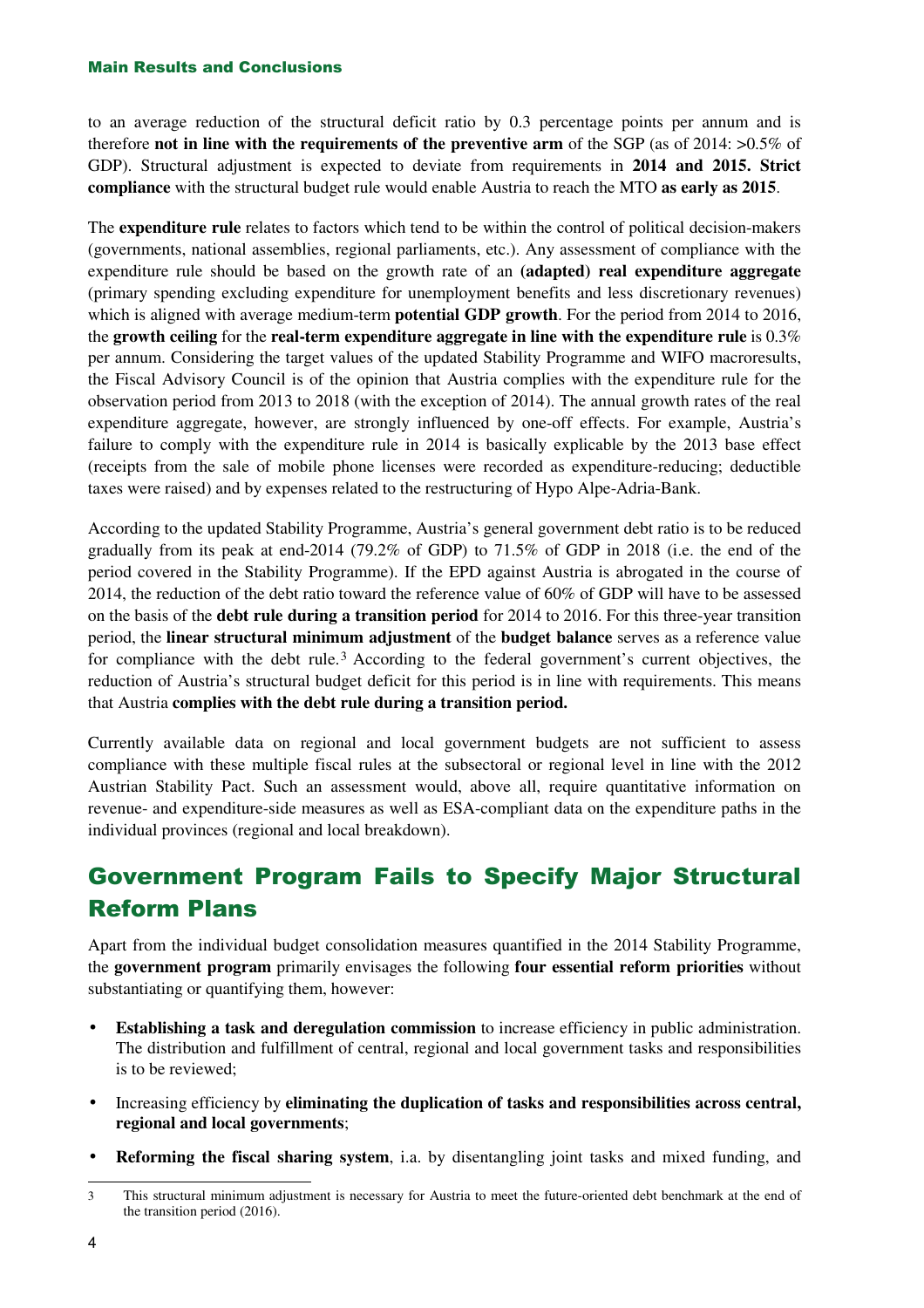introducing task-adequate funding;

• **Implementing structural tax reform**, i.a. by simplifying the tax system (e.g. reducing the initial rate to close to 25% while at the same time flattening progression).

These unresolved issues primarily require **fundamental policy decisions**; therefore, they must be addressed at the highest political level. Establishing working groups, as currently envisaged, seems to be useful as soon as political consensus has been reached on the way forward. Before tax cuts can be implemented, the government must create the necessary budgetary leeway.

## Discretionary Measures Characterize Fiscal Consolidation Path

The current general government fiscal path according to the April 2014 Stability Programme comprises several sets of measures ("2011 Loipersdorf Package", "Stability Package 2012–2016" as well as the 2014 Tax Code Amendment Act) the **federal government** adopted since 2011. Their political objective was to produce a **higher consolidation volume** on the **expenditure side** than on the revenue side. According to present calculations, the **discretionary consolidation volume on the expenditure side**  (net, offsetting investment measures) produced since 2011 accounted for around 40% of total consolidation in 2014 and is expected to account for around 55% by 2018. Looking at the observation period from 2013 to 2018, the total annual volume of these measures (net) is expected to amount to at least EUR 5.2 billion (1.7% of GDP) in 2013 and grow to up to EUR 10.1 billion (2.8% of GDP) in 2017. These figures reflect the fact that progress toward consolidation on the revenue side (e.g. by adjusting tax rates) is possible on a relatively short-term basis, while cuts in spending (e.g. administrative reforms) often have longer lead times. When factoring in the **additional consolidation effects** of "bracket creep" and interest savings, the contribution of expenditure- and revenue-side measures will be 50% each in 2018. The central government's latest consolidation efforts of early 2014 consisted mostly of revenue-side measures.

The estimated savings in the **pension systems, in administration and health care** appear to be particularly **uncertain**. Expenditure for **long-term care**, in particular, appears to be growing fast. Finally, it cannot be excluded that additional expenditures will be necessary in the **banking sector**. Problems in these areas might endanger the achievement of objectives by 2018.

Official central government data were used as the basis for calculating the effect of the consolidation measures. Only measures that were implemented according to schedule or that are just being implemented were taken into account. Revenues from a financial transaction tax for the observation period from 2013 to 2018 were not taken into account, for example, and the Federal Ministry of Finance's estimations of savings volumes were adjusted in some cases (subsidies, administration costs).

### Lack of Explanations and Quantifications Makes Budget Path Difficult to Assess

While the **federal government's updated Stability Programme** basically covers the range of information on the **general government balance** required by the EU, it contains hardly any explanations on the contents of tables or clear indications of the respective data sources. This circumstance allowed only a **rudimentary plausibility check** of budgetary developments.

Currently available **data** on regional and local government budgets **are not sufficient** to assess compliance with the multiple fiscal rules at the subsectoral or regional level in line with the 2012 Austrian Stability Pact (national fiscal rules). Such an assessment would, at least, require quantitative information on revenue- and expenditure-side measures as well as ESA-compliant data on the